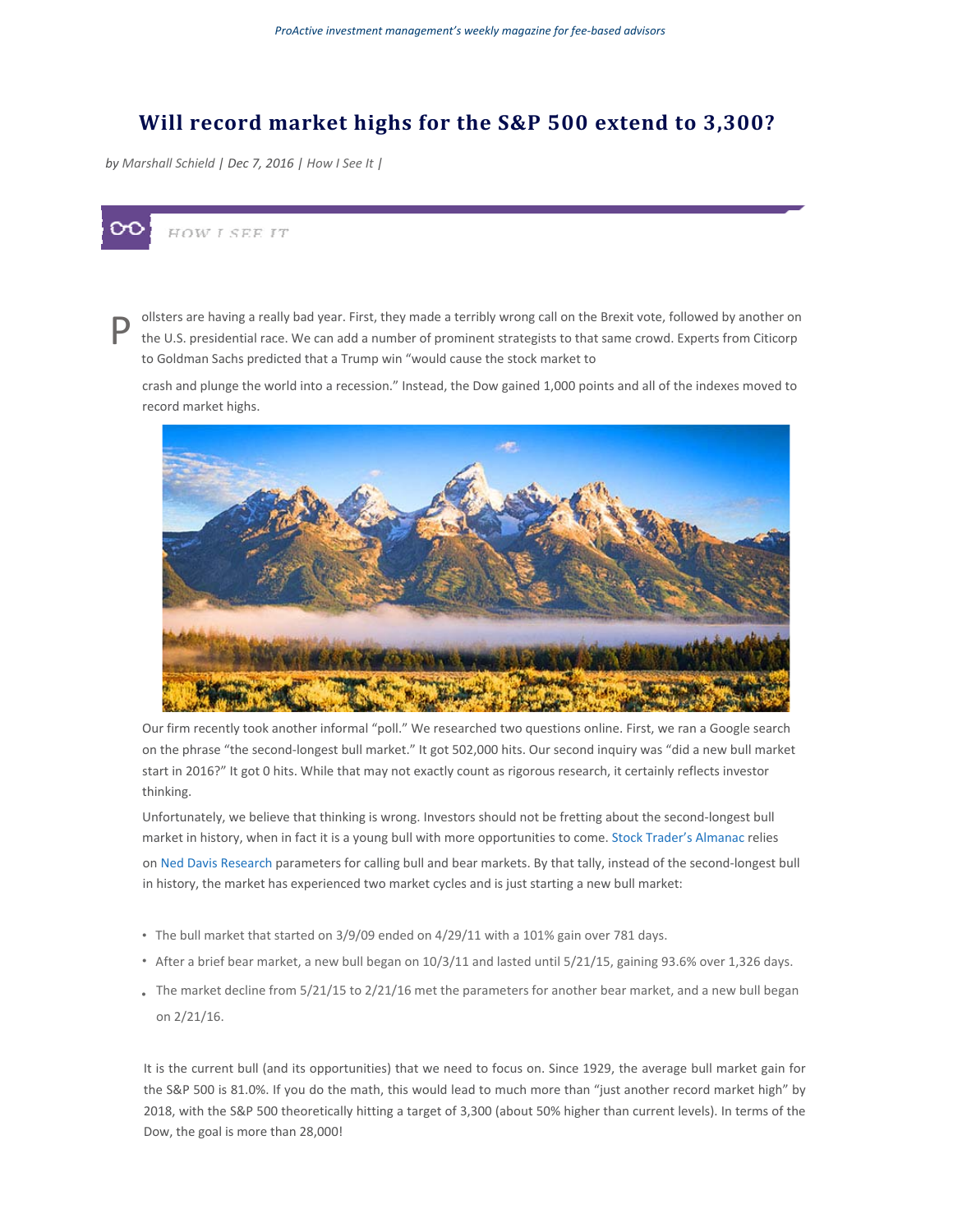## **S&P 500 WITH AVERAGE BULL MARKET GAINS**



Source: stirresearch.com

What could drive prices that high? Probably earnings. Better-than-expected Q3 2016 earnings finally broke the fivequarter earnings recession. Initial estimates were for another down quarter on a year-over-year comparison, but actual earnings came in with more than a 2% gain. Q4 2016 earnings are anticipated to grow by over 15% on a yearly comparison, and that trend may actually accelerate. Current estimates are for a 23% gain in earnings in 2017 over 2016.

For perspective, currently the earnings for the S&P 500 stand at just \$90, but by mid-February 2018, after Q4 2017 earnings are finally reported, the number is expected to be closer to \$123. That represents an increase of 37% over today's earnings for the S&P.

All of these magnificent gains do not include the benefits of the corporate tax cut that President-elect Trump has proposed. Currently the U.S. has one of the highest corporate tax rates among the developed countries at 35%. While a cut to 15% has been spoken of, in reality it probably will not be that large. A corporate tax cut to 22%, a number proposed by Barron's, would theoretically raise earnings by an additional 20%, if all other factors remained unchanged.

The combination of 37% organic growth in earnings and another 20% boost from a lower tax rate could actually make the estimate of an 80% gain for this bull market too conservative.

What will lead the market? The leading sectors for the past nine months since the February lows are Energy, Technology, Banking, and Basic Materials. These sectors have the momentum. But will they keep it?

## **prc See Related Article: Ultra funds, bull markets, and the power of leverage and compounding**

The markets' sector leadership nine months after the low in October 2011 was Biotech, Leisure, Real Estate, Retail, and Financial Services. They continued to llead for the rest of the bull market, gaining another 86% on average versus a 56% gain in the broader market. Four of these sectors outpaced the market in the ensuing years. The leader was Biotech (with a 181% gain), and the only trailing sector was Real Estate (with a 32% gain).

We don't think you should worry that this bull market is old and ready to see its final days. Instead, see it for what it really is: full of potential and opportunities, with years to go.

Almost four years ago we published the book, "Dow 85,000! Aim Higher!" We expected that the new secular bull would move in a stair-step fashion with a series of cyclical bulls and bears. By our count, this bull market is just another step higher and getting us closer to that final goal of 85,000 by 2030.